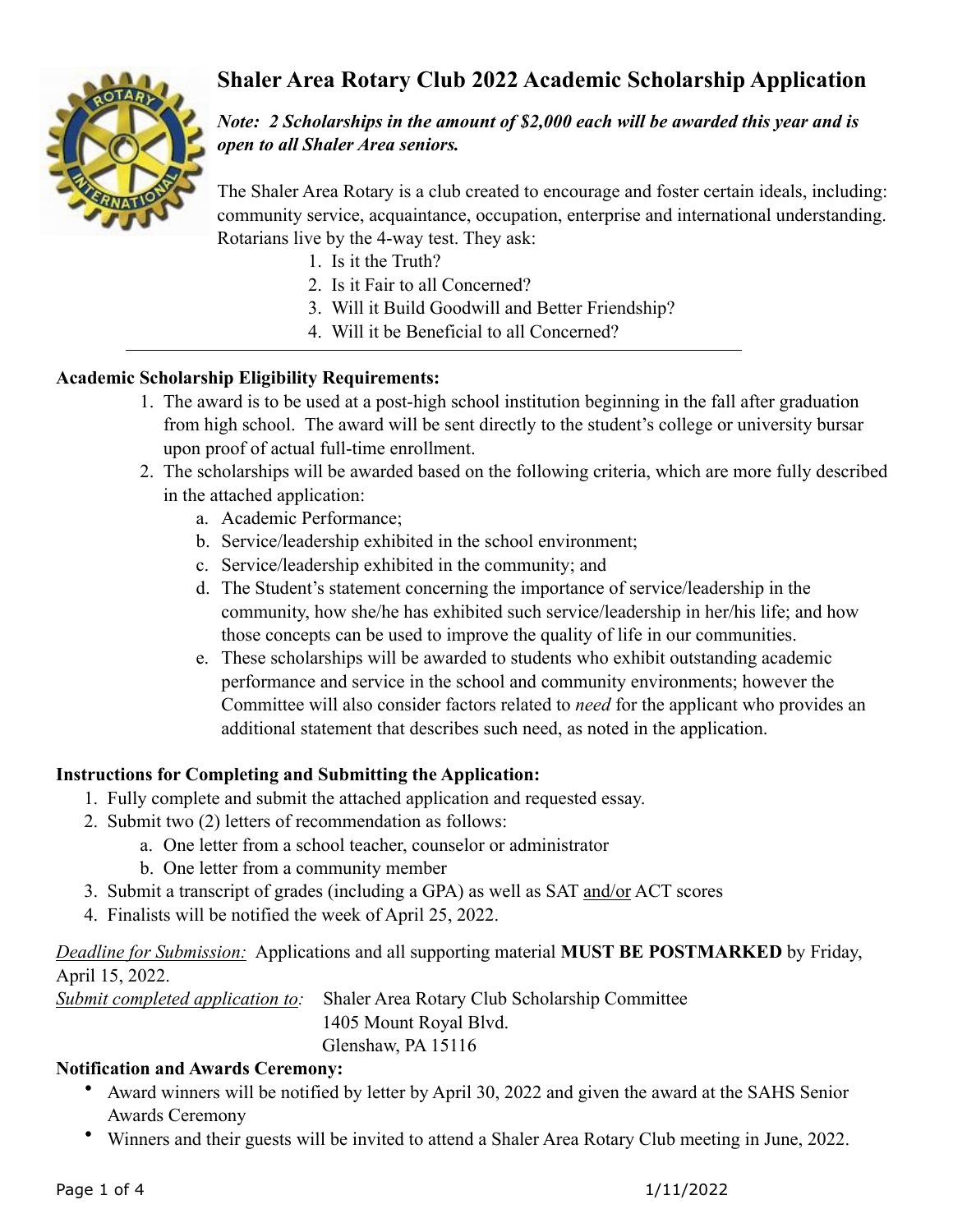### **Shaler Area Rotary Club** 2022 ACADEMIC SCHOLARSHIP APPLICATION

|             | PARENT NAME(S)___________________________________GRADUATION DATE: __________________________________ |                                         |             |
|-------------|------------------------------------------------------------------------------------------------------|-----------------------------------------|-------------|
|             |                                                                                                      |                                         |             |
|             | <b>CRITERIA 1: SCHOLASTIC PERFORMANCE</b>                                                            |                                         |             |
|             |                                                                                                      |                                         |             |
|             | SAT Writing: ____________ SAT Math: _____________SAT Critical Reading: _____________________________ |                                         |             |
|             |                                                                                                      |                                         |             |
|             |                                                                                                      |                                         |             |
|             |                                                                                                      |                                         |             |
|             |                                                                                                      |                                         |             |
|             |                                                                                                      |                                         |             |
|             |                                                                                                      |                                         |             |
|             | CRITERIA 2: SERVICE/LEADERSHIP IN THE SCHOOL ENVIRONMENT                                             |                                         |             |
|             | PLEASE LIST: SCHOOL HONORS, SCHOOL ACTIVITIES, SPORTS, AND LEADERSHIP ACTIVITIES                     |                                         |             |
| School Year | Honor, Sport, School Activities<br>& Leadership Activities                                           | Office Held<br>(if applicable)          | Est. Hrs/Yr |
|             |                                                                                                      |                                         |             |
|             |                                                                                                      |                                         |             |
|             | the control of the control of the control of the control of                                          | <u> 1980 - Johann Barbara, martin a</u> |             |

 $\overline{\phantom{a}}$ 

 $\overline{\phantom{0}}$ 

 $\overline{\phantom{0}}$ 

 $\overline{\phantom{0}}$ 

 $\overline{\phantom{0}}$ 

<u> Listen van die Stad van die Stad van die Stad van die Stad van die Stad van die Stad van die Stad van die Stad va</u>

- -

 $\overline{\phantom{0}}$ 

 $\overline{\phantom{0}}$ 

 $\overline{\phantom{0}}$ 

 $\overline{\phantom{0}}$ 

<u> Linda a shekara ta 1999 a shekara ta 1991 a shekara ta 1991 a shekara ta 1991 a shekara ta 1991 a shekara ta 1991 a shekara ta 1991 a shekara ta 1991 a shekara ta 1991 a shekara ta 1991 a shekara ta 1991 a shekara ta 199</u>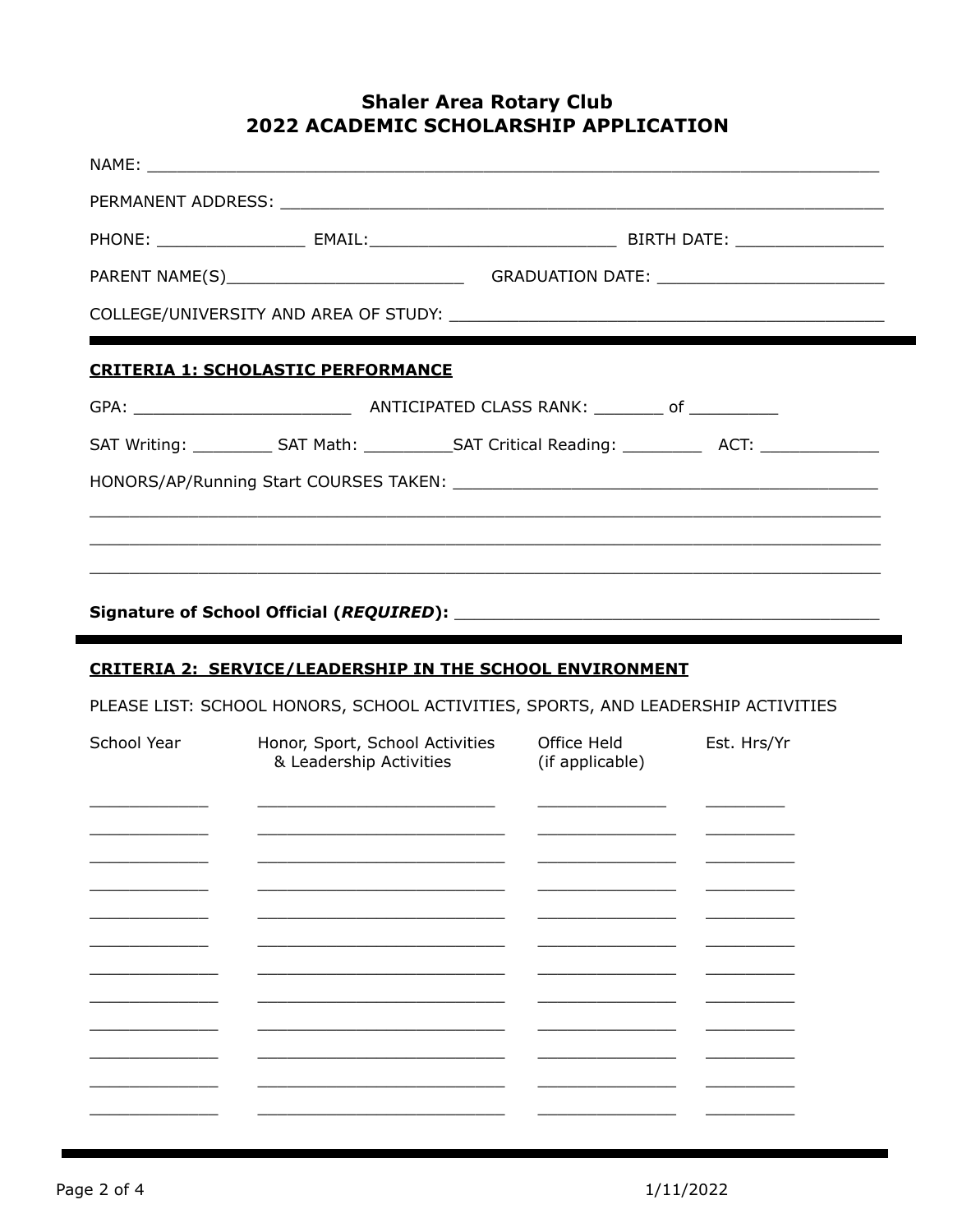#### **CRITERIA 3: SERVICE/LEADERSHIP IN THE COMMUNITY**

PLEASE LIST: COMMUNITY ACTIVITIES, WHICH CAN INCLUDE PARTICIPATION IN *COMMUNITY GROUPS*, *CHURCH ACTIVITIES*, *NON-SCHOOL SPORTS*, *WORK ACTIVITIES*, *OTHER COMMUNITY ACTIVITIES AND ANY LEADERSHIP ROLES* YOU'VE PLAYED IN THOSE ACTIVITIES

| School Year | Community, Work, Church Activities<br>& Leadership Roles | Office Held<br>(if applicable) | Est. Hrs/Yr |
|-------------|----------------------------------------------------------|--------------------------------|-------------|
|             |                                                          |                                |             |
|             |                                                          |                                |             |
|             |                                                          |                                |             |
|             |                                                          |                                |             |
|             |                                                          |                                |             |
|             |                                                          |                                |             |
|             |                                                          |                                |             |

#### **CRITERIA 4: PERSONAL ESSAY**

Shaler Area Rotary Club is interested in hearing your ideas about how youth involvement in our communities can be a positive force for change. Please write and attach an essay of *no more than 250 words* to this application, which includes your thoughts on the following issues:

- 1. What is the importance of service/leadership among Shaler Area youth in today's environment?
- 2. How have you integrated those beliefs into your own life experiences to date?
- 3. How could your ideas help improve the quality of life in the Shaler Area?